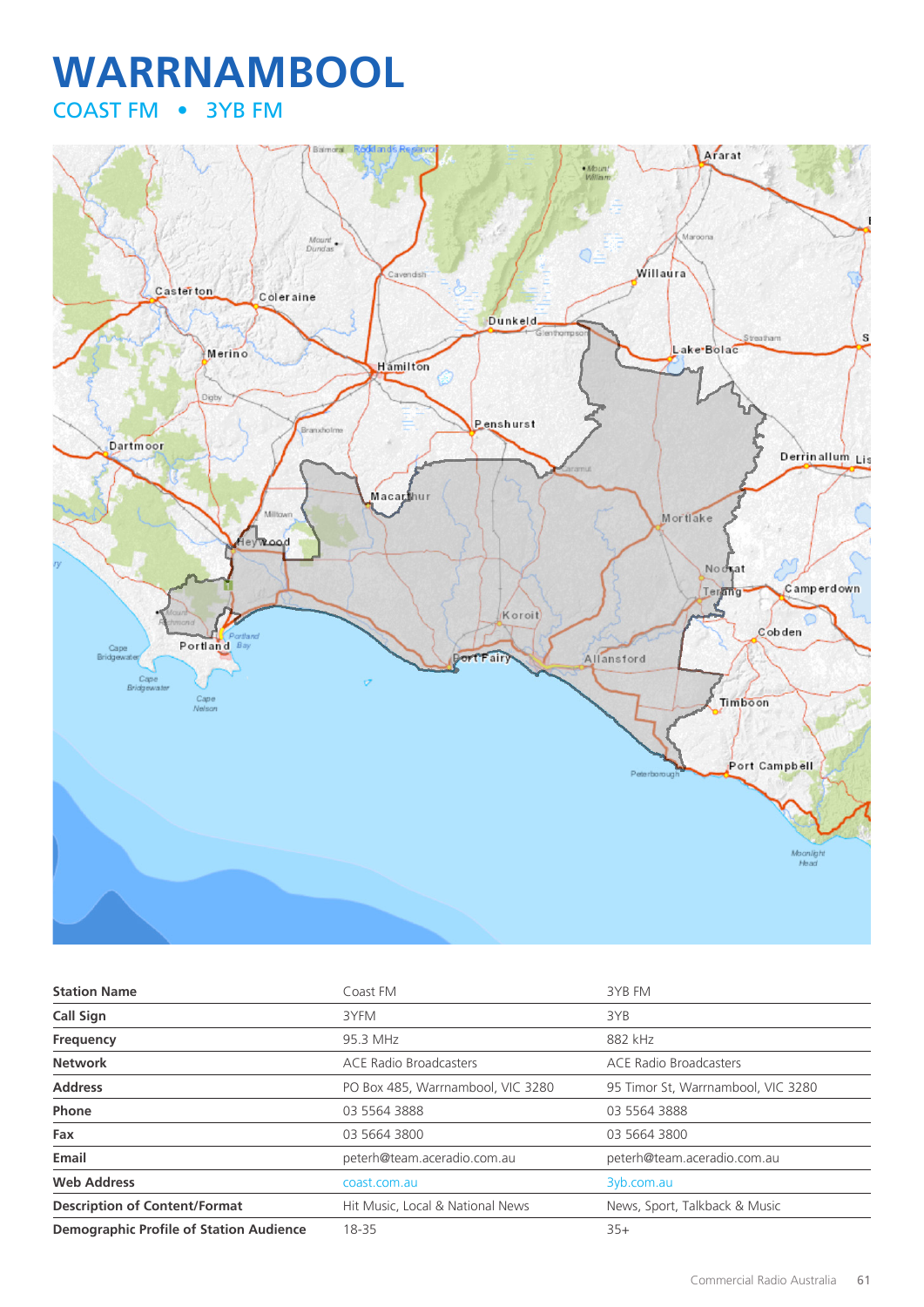# **WARRNAMBOOL**

Warrnambool, located on the rugged Shipwreck Coast in the southwest of Victoria, is about 250 kilometres west of Melbourne on the Princes Highway. The city is located between the Merri and Hopkins Rivers and bounded on a third side by the ocean and spectacular beaches at the western end of the Great Ocean Road. The picturesque coastline around Warrnambool attracts visitors and holidaymakers throughout the year.

In comparison to the 2011 census, the population of the radio licence area of Warrnambool has increased by 2.1% to 61,986. Over 50% of the population is aged over 40 years. The birthplace for 87% of the population was Oceania including Australian, New Zealander, Indigenous and Islander persons.

Warrnambool's main education centres include Deakin University (Warrnambool Campus), the South West Institute of TAFE, government and private primary and secondary schools, and pre-school centres. Of the 11,734 people attending an educational institution, 45% were either in infants or primary, 36% were attending a secondary educational institution, 11% attending University or another tertiary institution, and 9% attending TAFE. Of the 22,558 people who already have a tertiary qualification, 32% have a degree and 68% have a certificate, diploma or another tertiary qualification.

Like many regional centres, Warrnambool has a relatively high proportion of children and teenagers; 42% of families have children. Many people are attracted to Warrnambool's appeal as a stable coastal city. The stability of the area is reflected in the large number of homes that are owned outright. Of the total dwellings in Warrnambool, 38% of dwellings are owned outright and 33% are mortgaged. Private rental properties represented 22% of total dwellings.

22% of the total households (22,898) in Warrnambool have a household income range between \$21,000 – \$41,999pa; 25% between \$42,000 – \$77,999pa; 12% between \$78,000 – \$103,999pa; and 23% over \$104,000pa.

All major banks, car dealers, fast-food restaurants and an extensive selection of national retail, chain and independent stores are represented in the area.

#### **AGRICULTURE**

Warrnambool is a comprehensive regional service centre. Major industries and services include retail, tourism, education and health, dairy and meat processing, clothing manufacture, building and construction.

Warrnambool has a strong dairy industry; there are over 227 thousand dairy cattle and over 172 thousand beef cattle. The district also produces some wool, being on the southern edge of Victoria's wool producing Western Districts. The farms in the district support over 1.1 million sheep and lambs.

#### EMPLOYMENT

The majority (55%) of the labour force of 30,716 is employed full time. The main industries of employment are:

- Education and Training/Health Care and Social Assistance;
- Wholesale Trade/Retail Trade/Accommodation and Food Services; and
- Manufacturing/Electricity Gas Water and Waste Services/Construction.

A strong farming community surrounds Warrnambool. Dairy farming is relatively labour intensive and employs a large proportion of the local workforce. Warrnambool also supports a number of manufacturing industries.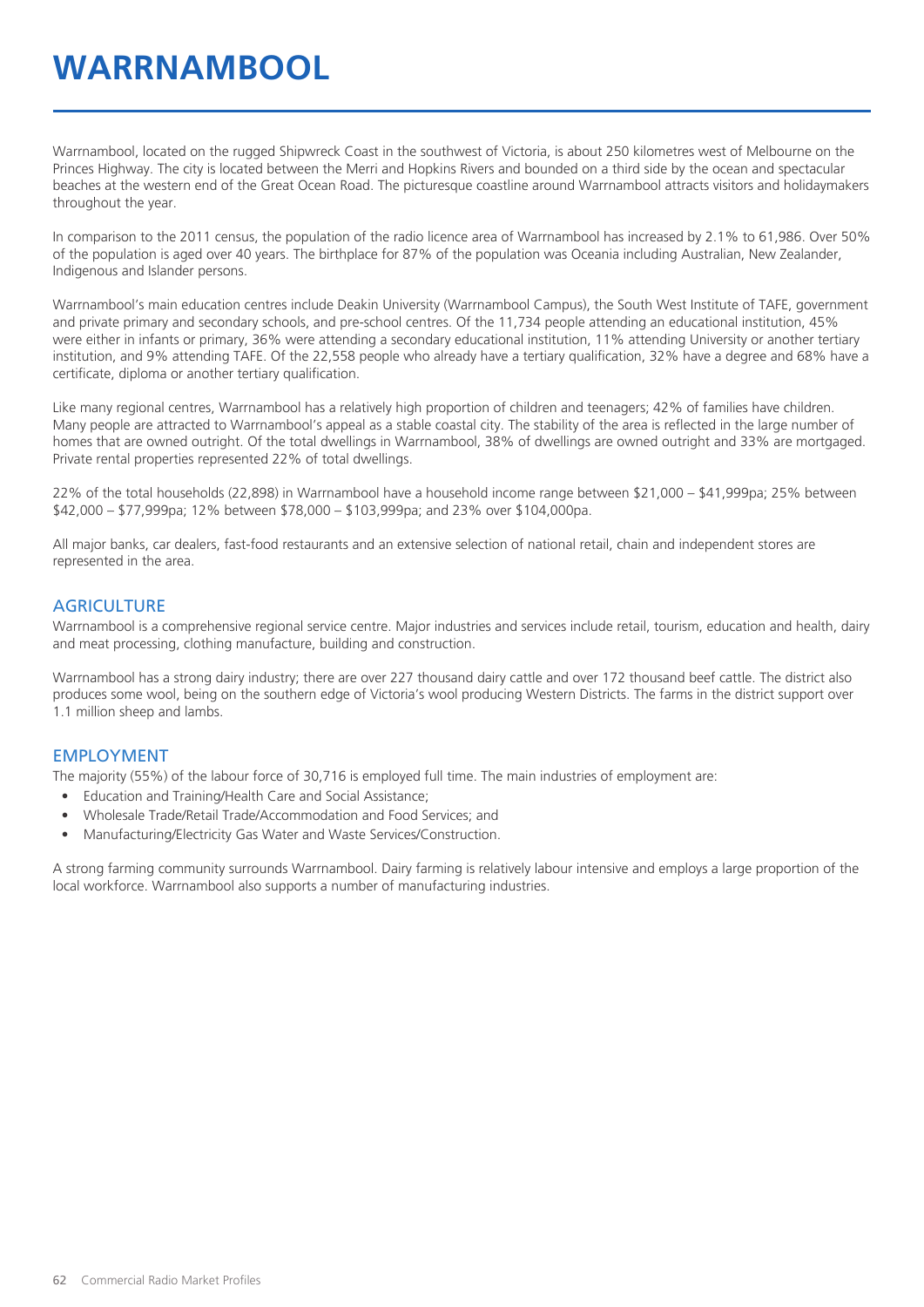# **WARRNAMBOOL**

# AGE COHORTS

| Age                   | Male   | Female | Total  | <b>Market</b><br>population |
|-----------------------|--------|--------|--------|-----------------------------|
| $10 + \gamma$ ears    | 26,493 | 27,936 | 54,429 | 87.81%                      |
| 0-9 years             | 3,927  | 3,630  | 7,557  | 12.19%                      |
| $10-17$ years         | 3,198  | 3,144  | 6,342  | 10.23%                      |
| 18-24 years           | 2,546  | 2,340  | 4,886  | 7.88%                       |
| 25-39 years           | 4,906  | 5,203  | 10,109 | 16.31%                      |
| 40-54 years           | 6,090  | 6,484  | 12,574 | 20.29%                      |
| 55-64 years           | 4,364  | 4,506  | 8,870  | 14.31%                      |
| 65-74 years           | 3,347  | 3,418  | 6,765  | 10.91%                      |
| $75+$ years           | 2,042  | 2,841  | 4,883  | 7.88%                       |
| Total 2011 population | 29,916 | 30,797 | 60,713 |                             |
| Total 2016 population | 30,420 | 31,566 | 61,986 | 100%                        |
| % change 2011-2016    |        |        | 2.1%   |                             |

### LABOUR FORCE

| <b>Employment classification</b> | Total  | Labour force |
|----------------------------------|--------|--------------|
| Full-time employed               | 16,821 | 54.76%       |
| Part-time employed               | 10,540 | 34.31%       |
| Not stated employed              | 1.968  | 6.41%        |
| Unemployed                       | 1,387  | 4.52%        |
| <b>Total labour force</b>        | 30,716 | 100%         |

# HOUSEHOLD INCOME

| Income range (pa)       | Total  | Occupied<br>dwellings |
|-------------------------|--------|-----------------------|
| $$0 - $7,749$           | 410    | 1.79%                 |
| $$7,750 - $20,999$      | 1,360  | 5.94%                 |
| $$21,000 - $41,999$     | 5,052  | 22.06%                |
| $$42,000 - $77,999$     | 5,740  | 25.07%                |
| $$78,000 - $103,999$    | 2,754  | 12.03%                |
| $$104,000 - $129,999$   | 2,157  | $9.42\%$              |
| $$130,000 - $155,999$   | 1,272  | 5.56%                 |
| $$160,000 - $181,999$   | 611    | 2.67%                 |
| $$182,000 - $207,999$   | 471    | 2.06%                 |
| $$208,000+$             | 722    | 3.15%                 |
| Not stated              | 2,349  | 10.26%                |
| <b>Total households</b> | 22,898 | 100%                  |

# FAMILY STRUCTURE

| <b>Type of family</b>         | Total  | <b>Total families</b> |
|-------------------------------|--------|-----------------------|
| Couple families - Children    | 6.646  | 41.51%                |
| Couple families - No children | 6,865  | 42.88%                |
| Single parents                | 2.333  | 14.57%                |
| Other families                | 166    | 1.04%                 |
| <b>Total families</b>         | 16,010 | 100%                  |

# **OCCUPATION**

| <b>Employment classification</b>                                     | Total  | <b>Occupations</b> |
|----------------------------------------------------------------------|--------|--------------------|
| Managers/Professionals                                               | 10,205 | 34.85%             |
| Technicians & trade workers/<br>Community & personal service workers | 6,880  | 23.5%              |
| Clerical & administrative workers                                    | 2,907  | 9.93%              |
| Sales workers                                                        | 2,811  | 9.6%               |
| Machinery operators & drivers/Labourers                              | 6.027  | 20.58%             |
| Not stated                                                           | 450    | 1.54%              |
| <b>Total</b>                                                         | 29,280 | 100%               |

### INDUSTRY

| Industry                                                                                                      | Total  | Workforce |
|---------------------------------------------------------------------------------------------------------------|--------|-----------|
| Agriculture, forestry & fishing                                                                               | 4,427  | 15.26%    |
| Mining                                                                                                        | 74     | 0.26%     |
| Manufacturing/Electricity, gas, water &<br>waste services/Construction                                        | 4,806  | 16.56%    |
| Wholesale trade/Retail trade/<br>Accommodation & food services                                                | 5,880  | 20.26%    |
| Transport, postal & warehousing/<br>Information, media & communications                                       | 1,242  | 4.28%     |
| Financial & insurance services/<br>Rental hiring & real estate services/<br>Administration & support services | 1.251  | 4.31%     |
| Professional scientific & technical services                                                                  | 1,016  | 3.5%      |
| Public administration & safety                                                                                | 1,365  | 4.7%      |
| Education & training/Health care &<br>social assistance                                                       | 6,571  | 22.64%    |
| Arts & recreation services                                                                                    | 333    | 1.15%     |
| Other services                                                                                                | 928    | 3.2%      |
| Not stated                                                                                                    | 1,126  | 3.88%     |
| Total                                                                                                         | 29,019 | 100%      |

#### ANNUAL HOUSEHOLD EXPENDITURE

| <b>Product or service</b>            | $$000's$ (pa) |
|--------------------------------------|---------------|
| Food & non-alcoholic beverages       | 294,248       |
| Alcoholic beverages                  | 39,147        |
| Clothing & footwear                  | 56,128        |
| Household furnishings & equipment    | 64,981        |
| Furniture & floor covering           | 19,658        |
| Household appliances                 | 16,402        |
| Household services & operation       | 49,447        |
| Medical care & health expenses       | 94,649        |
| Motor vehicle purchase               | 65,620        |
| Motor vehicle running costs          | 179,723       |
| Recreation                           | 203,506       |
| Recreational & educational equipment | 49,568        |
| Holidays                             | 91,839        |
| Personal care                        | 35,903        |